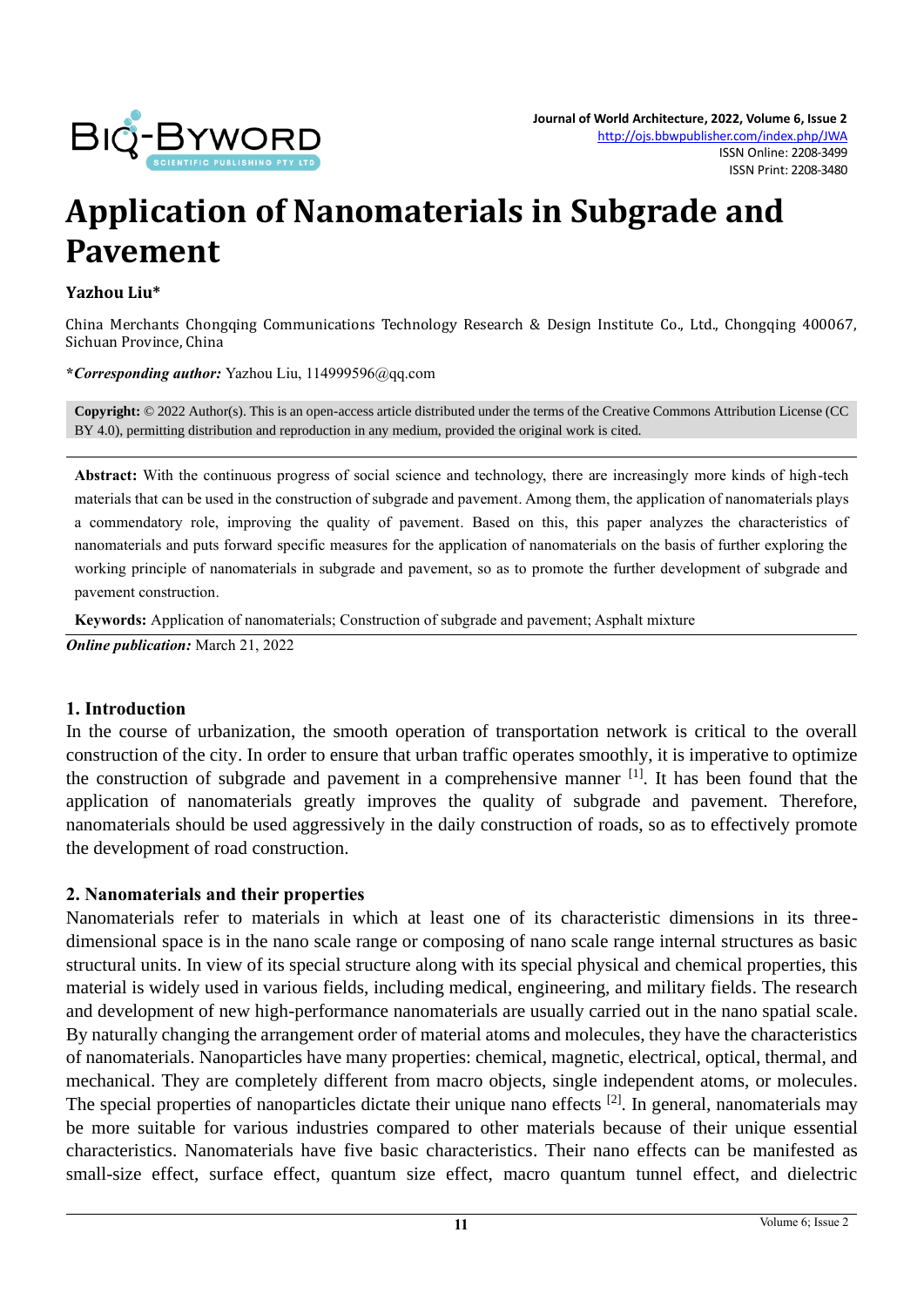confinement effect. Based on the unique characteristics and effects, nanomaterials can be used in aircraft shielding, sensors, UV absorption, and many other industries. In subgrade and pavement construction, nano materials can be effectively applied to soft soil solidification and asphalt optimization to improve the firmness of subgrade and optimize pavement construction.

## **3. Application principles of nanomaterials in subgrade**

The application of nanomaterials in subgrade is mainly reflected in the solidification treatment of soft, muddy soil. Since the construction quality of subgrade affects road stability, its soil needs to be fully strengthened in the construction process. Therefore, using nanomaterials for the construction of soft, muddy soil roadbed is an effective optimization measure to improve the strength of subgrade. During the solidification of soft, muddy soil, the construction personnel has to mix and stir the cement mixture, soft muddy soil, water, nano silica powder, nano alumina, and other materials in specific proportions, so as to obtain high-strength cement-solidified soil, thus providing high-quality material foundation for the improvement of subgrade stability <sup>[3]</sup>. The history of cement-solidified soil development is explored. The traditional way of obtaining high-strength cement-solidified soil is to increase the strength of the solidified soil by adding a high dose of cement to soft soil by increasing the proportion of cement. However, the final cement-solidified soil obtained under such working conditions will crack the roadbed in the application process; in addition, the cost of solidified soil mixed with high dose of cement is high, thus reducing the economic benefit of subgrade construction. With the continuous development of science and technology, the quality of high-strength cement-solidified soil has improved in recent years. Through the efforts of researchers and experiments in recent years, it has been found that the addition of nano silica powder, nano aluminum oxide, and other materials to cement-based materials in specific proportions promotes better cement hydration reaction, and subsequently forms a more stable microstructure at the interface between cement stone and aggregate. At the same time, when the cement-based structure is constructed with the addition of nano materials, the micropores in the structure can be fully filled. In short, under the mixing action of nano materials, the production quality of cement-solidified soil and the effect of construction with related structures can be well guaranteed; the overall quality, strength, and properties of subgrade construction materials can also be improved to a great extent.

# **4. Specific applications of nanomaterials in pavement**

# **4.1. Nano-modified asphalt**

Nano-modified asphalt modifier includes nano calcium carbonate, nano ferric oxide, nano-layered silicate, and other chemical agents. This kind of modifier can improve the performance of asphalt by directly adding asphalt in proportion, so as to promote the quality of asphalt pavement construction. In addition to the above modifiers, nano titanium dioxide is a better asphalt modifier. Based on research at home and abroad, nano titanium dioxide, as a modifier, improves the rutting resistance of asphalt pavement through the mixing process with asphalt. At the same time, if nano titanium dioxide modifier is mixed with asphalt materials in a reasonable proportion, the construction of pavement using this kind of modified asphalt will give rise to higher fatigue strength. It can be seen that the addition of nano carbon dioxide can increase the hardness and viscosity of modified asphalt, which helps to promote the optimization of subgrade and pavement construction. In terms of the optimization effect of nano calcium carbonate modifier, it can be appreciated from experiments that the use of nano calcium carbonate can improve the softening point of asphalt; in addition, the penetration of asphalt will decrease with the use of nano calcium carbonate. Overall, the stability of asphalt materials improves under the action of nano calcium carbonate. The effect of nanolayered silicate modifier on the properties of asphalt materials is analyzed. The addition of this kind of modifier can alleviate certain problems, including aging, flow deformation, and use damage. In addition,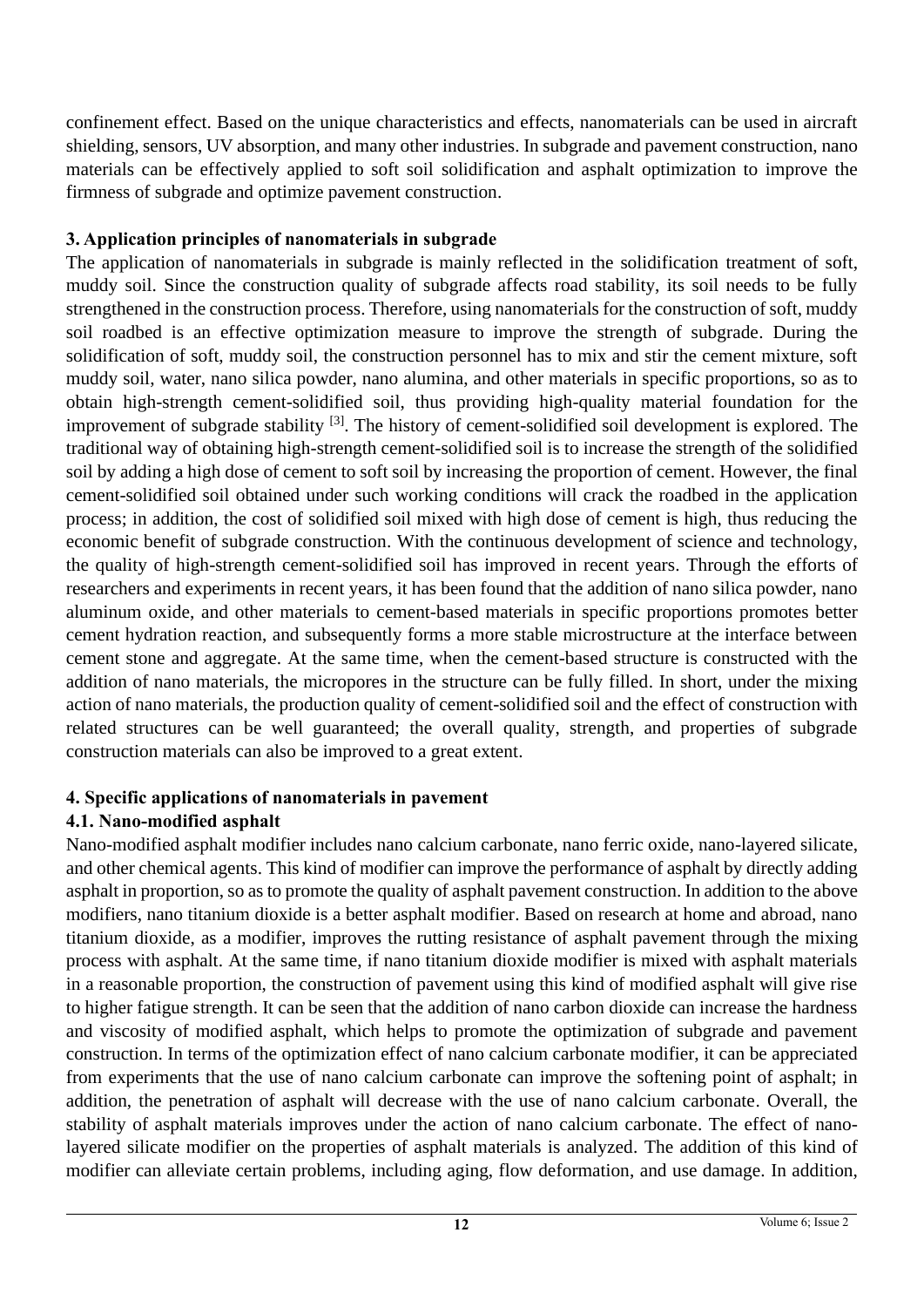the use of nano-layered silicate can improve the high-temperature elasticity of asphalt mixture and the pavement's rutting resistance. In general, the mixing of different kinds of modifiers with asphalt plays different roles, so as to improve and enhance the basic properties of asphalt, and subsequently improve the service quality of pavements.

### **4.2. Nanomaterial composite modified asphalt**

In addition to the aforementioned modifiers, composite modified asphalt needs to rely on nanomaterials and polymer modifiers to optimize its asphalt index. As modifiers often change the properties of asphalt through physical or chemical reactions with asphalt, composite modifiers mainly include nano zinc oxide, nano-layered sodium silicate, carbon nanotubes, and other related composite modifiers. Specifically, the use of carbon nanotube composite modifier can change the penetration, softening point, viscosity, and other parameters of asphalt. Relevant asphalt hardness indexes can be improved with the use of carbon nanotubes. Under the influence of carbon nanotubes, the overall anti-rutting factor and phase angle of asphalt mixture will change favorably. Therefore, the overall performance of composite modified asphalt has been fully optimized, and the quality of pavement construction with this type of asphalt as the main material will also improve significantly. With the use of nano zinc oxide, the stability and aging resistance of asphalt can be fully optimized. Combined with the relevant data parameters of the experimental research results, the use of nano zinc oxide can enhance the bonding strength between the composite modifier and asphalt. The toughness and ductility of composite modified asphalt will be strengthened to a certain extent under the influence of nano zinc oxide. In addition, the use of other nanomaterials can also effectively promote the stability of composite asphalt. The rational use of various composite modifiers can improve the overall performance of asphalt mixture. On the premise that the structural stability, toughness, and overall strength of asphalt materials are strengthened with the aid of modifiers, the effect of pavement construction will naturally be optimized.

# **4.3. Other applications of nano modified asphalt**

On the premise that the above two types of nano modifiers can actively contribute to improving the quality of asphalt, employees and researchers should also actively explore new channels for the use of nanomaterials, so as to make the construction of pavements more efficient. As far as the research results at this stage are concerned, researchers have made advanced achievements in the use of nano titanium dioxide. In conjunction with China's strategic goals for sustainable development and the properties of titanium dioxide, the use of nano titanium dioxide has the potential to ease some of China's existing ecological and environmental issues. Based on experimental research results, nano titanium dioxide has a certain photocatalytic effect. At the same time, it has its own cleaning characteristics, thus effectively purifying the air and improving the air quality. It can be seen that the use of nano titanium dioxide in asphalt mixture can improve the environmental protection of roads in subsequent pavement construction. The use of nano titanium dioxide materials is studied in conjunction with pavement construction. The use of nano titanium dioxide materials can also optimize the degradation effect of roads on automobile exhaust. In short, with the assistance of nano materials, the use of modified asphalt can further enhance the advantages that traditional asphalt lacks. Under the favorable influence of nano modifiers, the quality and efficiency of pavement construction will be improved. Through the application of nanomaterials, not only will the stability of subgrade and pavement be fully guaranteed, but other functions of the pavement will also be optimized and expanded, thus improving the city's road safety.

#### **5. Conclusion**

Based on the analysis above, it is clear that using nanomaterials to optimize the construction of subgrade